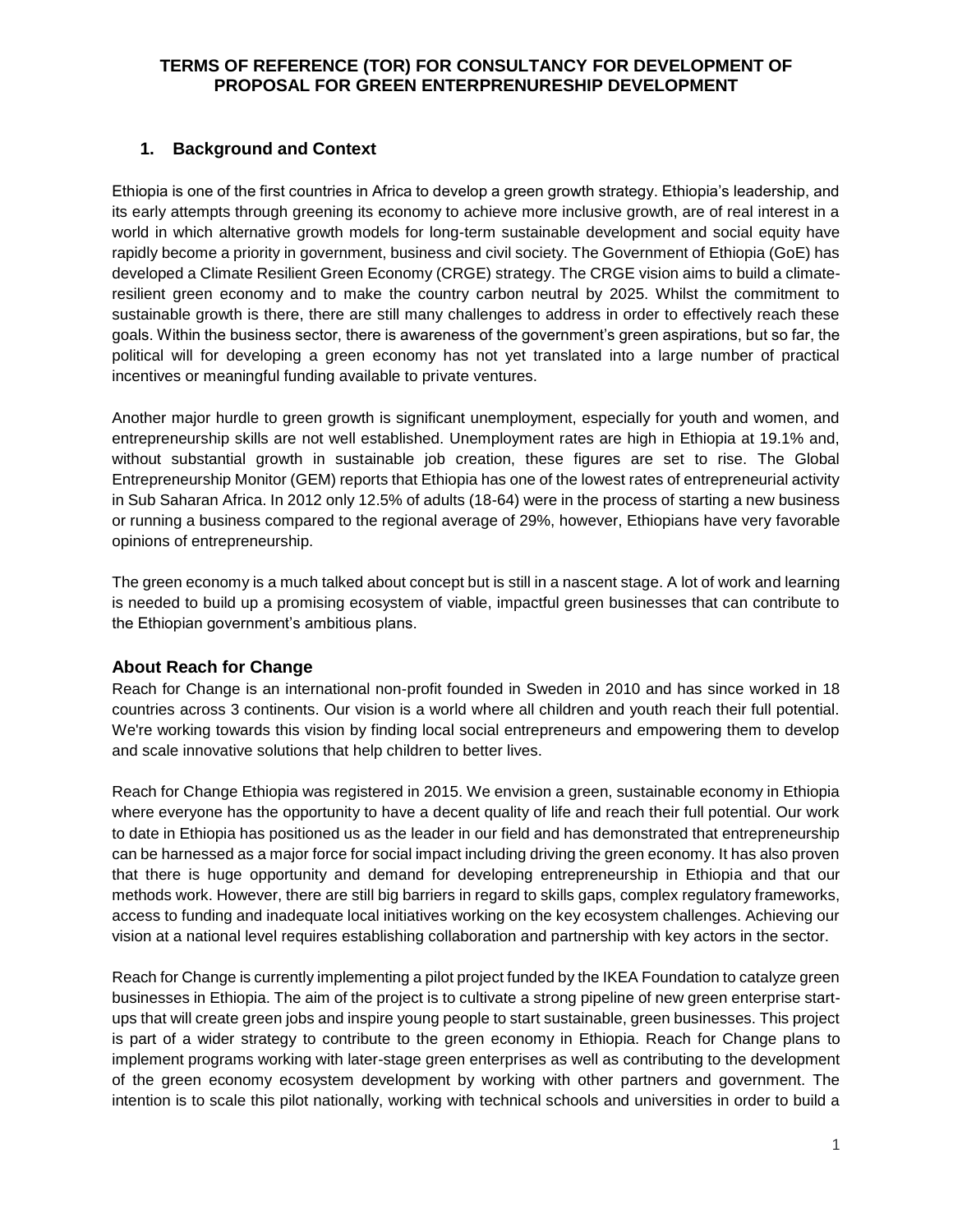broad pipeline of sustainable green businesses, generating more green jobs and ultimately contributing to building a thriving green economy in Ethiopia.

# **2. Purpose of the Consultancy**

In collaboration with Reach for Change Ethiopia and the global team, the consultant will take the lead in developing a compelling, evidence-based proposal for:

- A) Nationwide scale-up of the Catalyzing Green Business project with relevant implementing partners, private sector partners and funding partners
- B) Application for Partnering for Green Growth (P4G)
- C) A global position paper on Climate Change for Reach for Change

The consultant will bring to Reach for Change a comprehensive program design process, and previous experience from developing and writing successful integrated, multi-sectoral, proposals involving several stakeholders for institutional donors. It is desirable that the consultant also brings a good understanding of issues relating to climate change, green growth, green business development, entrepreneurship development and job creation in Ethiopia and other African countries.

The consultant will organize a series of consultations to facilitate Reach for Change Ethiopia and the global team reviewing, analyzing, and prioritizing activities for the programme and working out the required budget to implement these activities.

# **3. Specific Duties and Responsibilities (Scope of Work)**

- **Nationwide scale-up of the Catalyzing Green Business project:** suggest and hold consultations with relevant national and international agencies and stakeholder organizations, collect missing information with a special focus on climate change and the green economy, and develop a feasible scale-up strategy for the project and RFC Ethiopia's green job strategy, identify implementing partners, funding partners and private sector partners, and define their roles in the project and maintain project ownership, input and support in the processes.
- **P4G application**: The consultant in consultation with Reach for Change and other partners will identify the business model and commercial partner who have transformative partnerships that meet P4G's criteria, especially the businesses engaged in and with experiences from Circular Economy in the country. The consultant will include the track record and previous experience of the partners with similar ventures that indicates how the partnership is on the pathway to commercialization in the business model.
- **Position paper on Climate Change:** A global guiding paper for Reach for Change to determine its added value and scope in relation to Climate Change.

#### **For the proposals:**

● Review relevant literature and documents to inform the preparation and finalization of the concept notes and the full proposal including Reach for Change and funding partners' policies, strategies, guidelines and country priorities related to green economy development.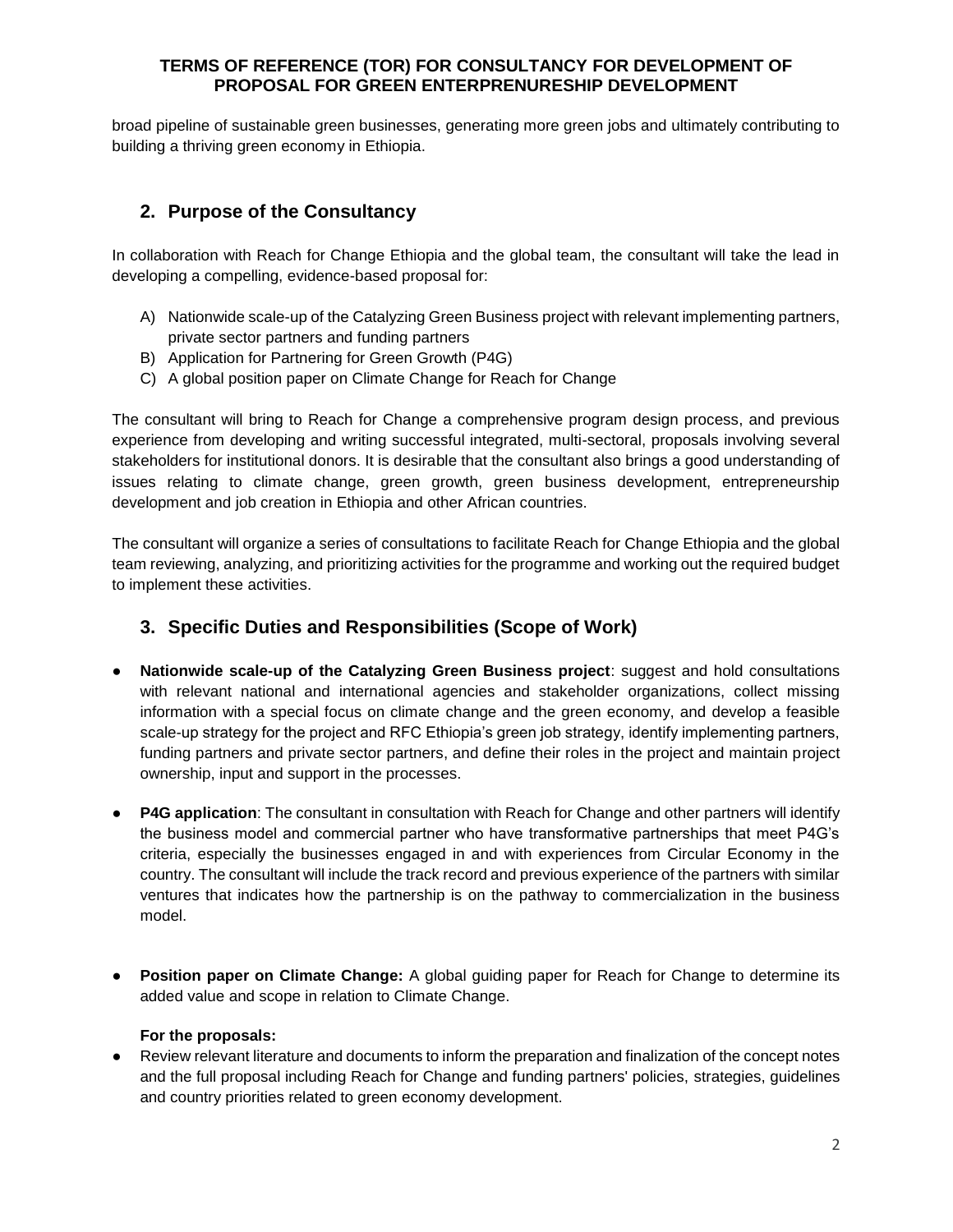- Conduct problem analysis and validation workshops with relevant Reach for Change team staff and possibly other relevant stakeholders.
- Ensure that the concept note and full proposal are based on realistic assessments of what is achievable in the timeframe proposed and on a solid understanding of the capacity of Reach for Change and its proposed partners
- Ensure that the proposed activities and expected results are supported by a budget that will maximize the impact of availed funds.
- Ensure alignment of proposed activities with broader Reach for Change strategy, P4G and IKEA Foundation and other partners' guidelines and formats as well as country priorities for the coming years.
- Ensure that the proposal includes a monitoring and evaluation plan that detects and resolves problems early, and facilitates timely and quality reporting of results in a way that demonstrates progress made in meeting the grant activity objectives.
- Ensure that the funding requests are well designed and are reviewed effectively to help the funding partners achieve maximum impact.

## **4. Expected Results/Deliverables**

The principal delivery of this consultancy will be a finalized and acceptable

- 1. Evidence-based nationwide scale-up proposal (including log frame, work plan and budget) of the IKEA project with relevant implementing partners, funding partners and private sector partners
- 2. Evidence-based concept note and proposal (including log frame, work plan and budget) for P4G
- 3. A global position paper for Reach for Change to determine its added value and scope in relation to Climate Change

### **Other deliverables shall include:**

An inception report, complete with an understanding of the TOR, interpretation, constructive comments, work plan and implementation schedule of the assignment, and any other issues that need to be raised at the onset of the assignment.

## **5. Duration of the Work**

The duration of the contract shall be approximately 60 working days in total including concept note and full proposal development. This duration is subject to change depending on the final Call for the Proposal.

## **6. Duty Station**

Reach for Change Ethiopia Head office but remote work will also be allowed based on the agreed work plan and methodology.

## **7. Lines of Communication**

The consultant will report to the Country Manager in Ethiopia and will work closely with other team members of RFC as well as the representatives of other partners.

## **8. Qualifications and Experience**

This assignment could /will be undertaken by a team of international and national consultants or a consortium or similar consultant companies built on partnership and cooperation between Ethiopian and international experts.

### **Required Skills and Experience**

An expert with at least the following qualifications and experience.